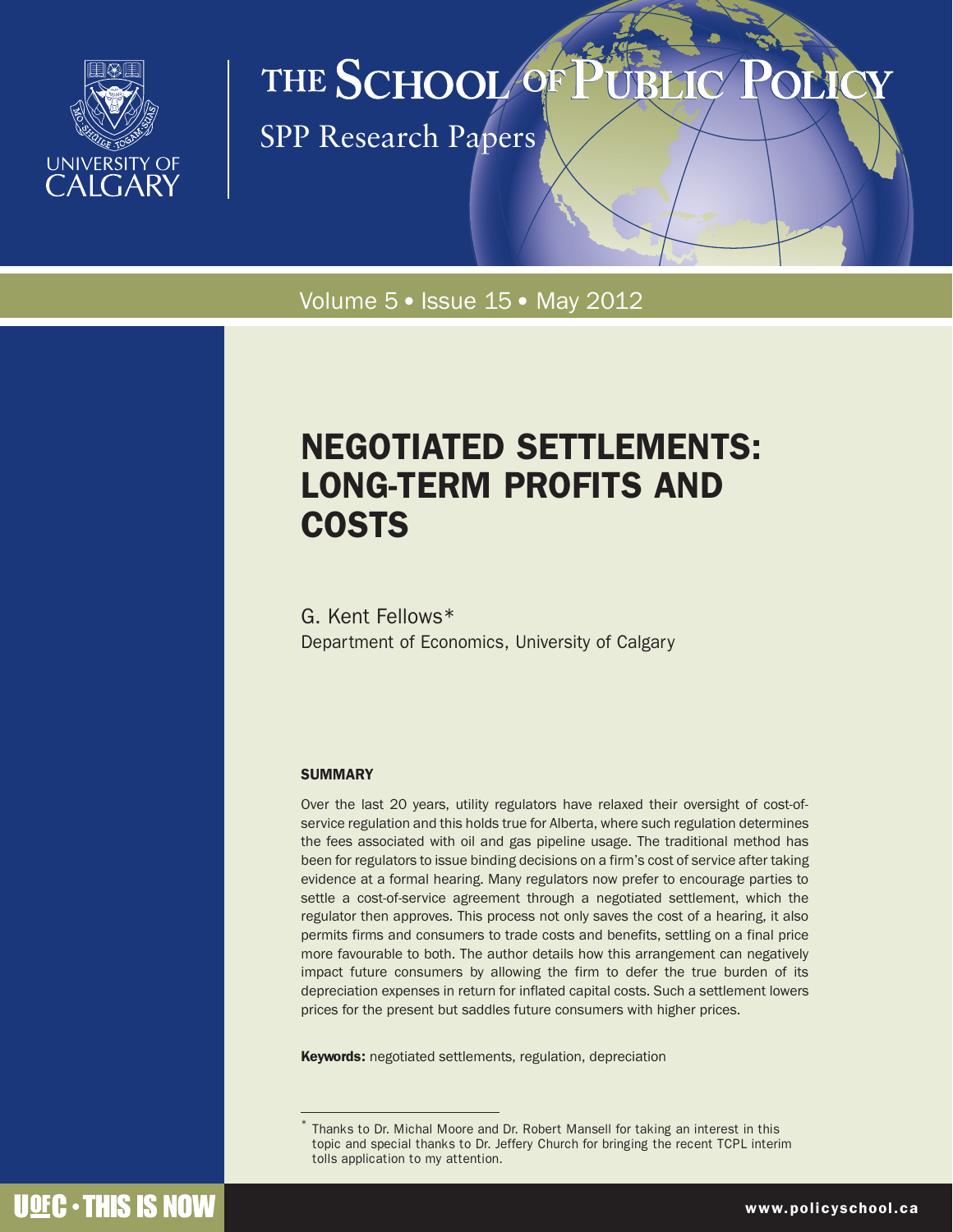#### INTRODUCTION

The use of negotiated settlements as an alternative to strict cost-of-service-based regulatory mechanisms has become increasingly prevalent over the last 20 years. Regulatory authorities including the Florida Public Service Commission (FPSC), the Federal Energy Regulatory Commission (FERC) in the United States and the National Energy Board (NEB) in Canada, have all facilitated settlements as an alternative to classic cost-of-service-based litigation. While motivations vary by jurisdiction, in general these regulatory authorities believe that settlement outcomes are associated with cost savings and increased freedoms unavailable under strict cost-of-service litigation.*<sup>1</sup>*

Cost-of-service regulation (historically the standard for price-setting in regulated industries) operates on a simple and intuitive theory: a firm's revenue is restricted to a level equal to its incurred costs. Prices set consistent with this constraint ensure the firm's continued operation (costs are covered) while providing the relevant good or service to consumers at a price equal to cost (rather than allowing a monopoly-style mark up). In practice, a cost-of-service outcome involves a toll hearing where cost inclusions are determined via formal litigation. In the course of a hearing, firms and other interested parties present evidence on elements of the cost of service ranging from the cost of input goods to the allowed rate of return on capital.

In a cost-of-service hearing, the firms are generally allowed to earn what is deemed a "fair" rate of return on the capital assets employed by the firm. A fair rate of return can be loosely defined as one that allows investors to earn a return on capital equal to the expected earnings of comparable assets in the financial market. This implies a positive accounting profit (revenues greater than costs in any accounting period) but zero economic profit since the return on capital is equal to the opportunity cost of capital.

Negotiated settlement procedures differ between jurisdictions, but in general a settlement outcome dispenses with the formal hearing altogether. The regulated firm and interested parties negotiate the various elements of a cost of service without direct regulatory oversight and present a completed toll application to the regulator indicating which parties (firms, consumers and other interveners) support it. The application may include some details on the specific elements included in the cost of service (although this varies) but it is not required to share details on the negotiating process or in-depth evidence to support any of the claims made. From this abbreviated summary it may not be apparent why regulators display a preference for settlement outcomes over full cost-of-service hearings; however, negotiated settlements have proven effective in mitigating some of the central problems associated with formal cost-ofservice toll hearings.*<sup>2</sup>*

*<sup>1</sup>* Doucet and Littlechild, "Negotiated Settlements: The development of economic and legal thinking" *Utilities Policy* 14, (Dec 2006), P.266-277

Doucet and Littlechild "Negotiated Settlements and the National Energy Board in Canada" *Energy Policy* 37 (2009), P.4633-4644

Morgan, "Toward a Revised Strategy for Ratemaking", *Law Forum*, University of Illinois 1 (1978), 27-78 Schultz,. *Light-Handed Regulation*, Alberta Law Review, 37;2 (1999), P.387-418

<sup>&</sup>lt;sup>2</sup> Doucet and Littlechild, "Negotiated Settlements: The development of economic and legal thinking" Doucet and Littlechild "Negotiated Settlements and the National Energy Board in Canada"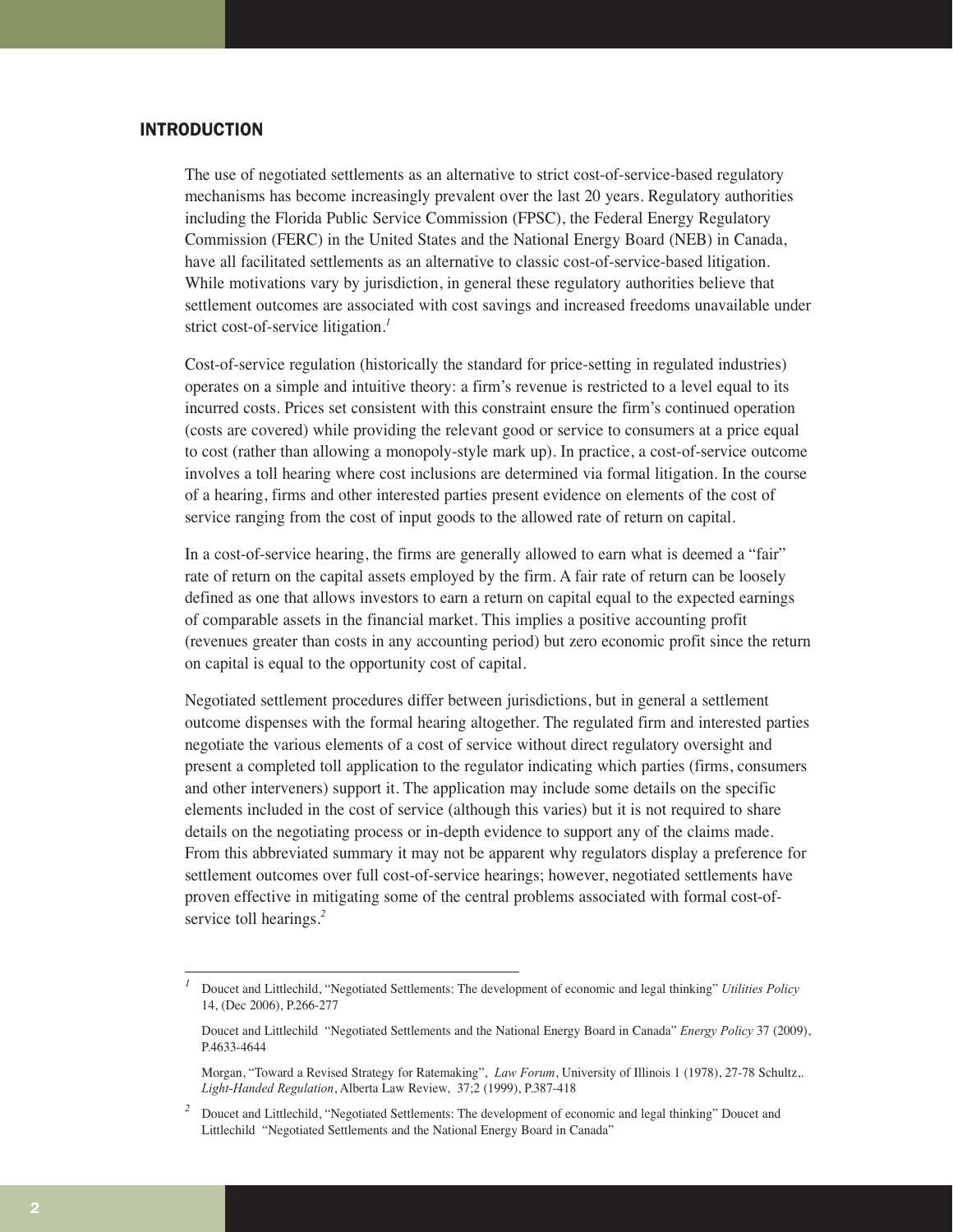#### PROBLEMS AND SOLUTIONS: SETTLEMENTS AS AN ALTERNATIVE TO HEARINGS

Regardless of the intuitive simplicity of the cost-of-service model, substantial problems persist in its practical application. First, while cost-of-service prices may be optimal for any given year introduced, over time the lack of a profit motive eliminates the regulated companies' incentive to reduce costs. This has potential to lead to reduced productivity and poor product quality.*<sup>3</sup>* Additionally, the mechanism is difficult to implement without error since the regulator is likely unable to directly identify the relevant costs incurred by the regulated firm. This means that calculating a price consistent with the cost-of-service methodology is impossible without a significant margin of error.

The formal litigation required to set a price based on cost-of-service calculations also presents its own inefficiencies distinct from the aforementioned problems. Lawyers, expert witnesses and the staff required to participate in a regulatory hearing all represent significant costs to both the regulated firm and any consumers/interveners involved in the hearing.

Negotiated settlements were devised in part as a solution to these faults in the cost-of-service model. Given the freedom to negotiate without direct regulatory oversight, the regulated firm and its consumers are able to devise incentive schemes and make trade-offs between each party's costs and benefits that are not possible under the jurisdiction of a regulatory hearing. Allowing for trade-offs between the interests of regulated firms and consumers has the potential to reintroduce an incentive to reduce costs since the negotiating consumers may be able to offer gains to a regulated firm that a regulatory authority would not have authority to bestow. The costs associated with formal litigation (legal fees and expert witnesses) are also avoided.*<sup>4</sup>*

These benefits are clearly reflected in the preferences of regulated firms and their consumers. Regulatory boards and commissions often cite the positive response and preference of both the regulated firms and the associated consumers as an indication of the achieved benefits of settlements over a more constrictive cost-of-service model.*<sup>5</sup>*

#### WINNERS AND LOSERS: WHO MAKES IT TO THE NEGOTIATING TABLE?

While negotiated settlements have proven to be a capable vessel for incentive agreements and cost reductions, the relative detachment of regulatory authorities from the toll-setting process remains a deficiency. In most jurisdictions, the regulatory authority has a duty to represent the interest of current and future consumers. In a settlement outcome, the lack of input from future consumers (or an agent representing their interests), combined with the added freedom inherent in settlement outcomes, can potentially produce an outcome that leaves future generations with a higher share of costs.

*<sup>3</sup>* Sappington, "Regulating Service Quality: A Survey", *Journal of Regulatory Economics*; 27:2 (2005) P.123-154

*<sup>4</sup>* Doucet and Littlechild, "Negotiated Settlements: The development of economic and legal thinking" Morgan, "Toward a Revised Strategy for Ratemaking"

*<sup>5</sup>* Vollman, *Toward incentive regulation of Canadian pipelines*, Fifth Annual DOE-NARUC Natural Gas Conference, St Louis, Missouri, April 28 – May 1 (1996), available at NEB website.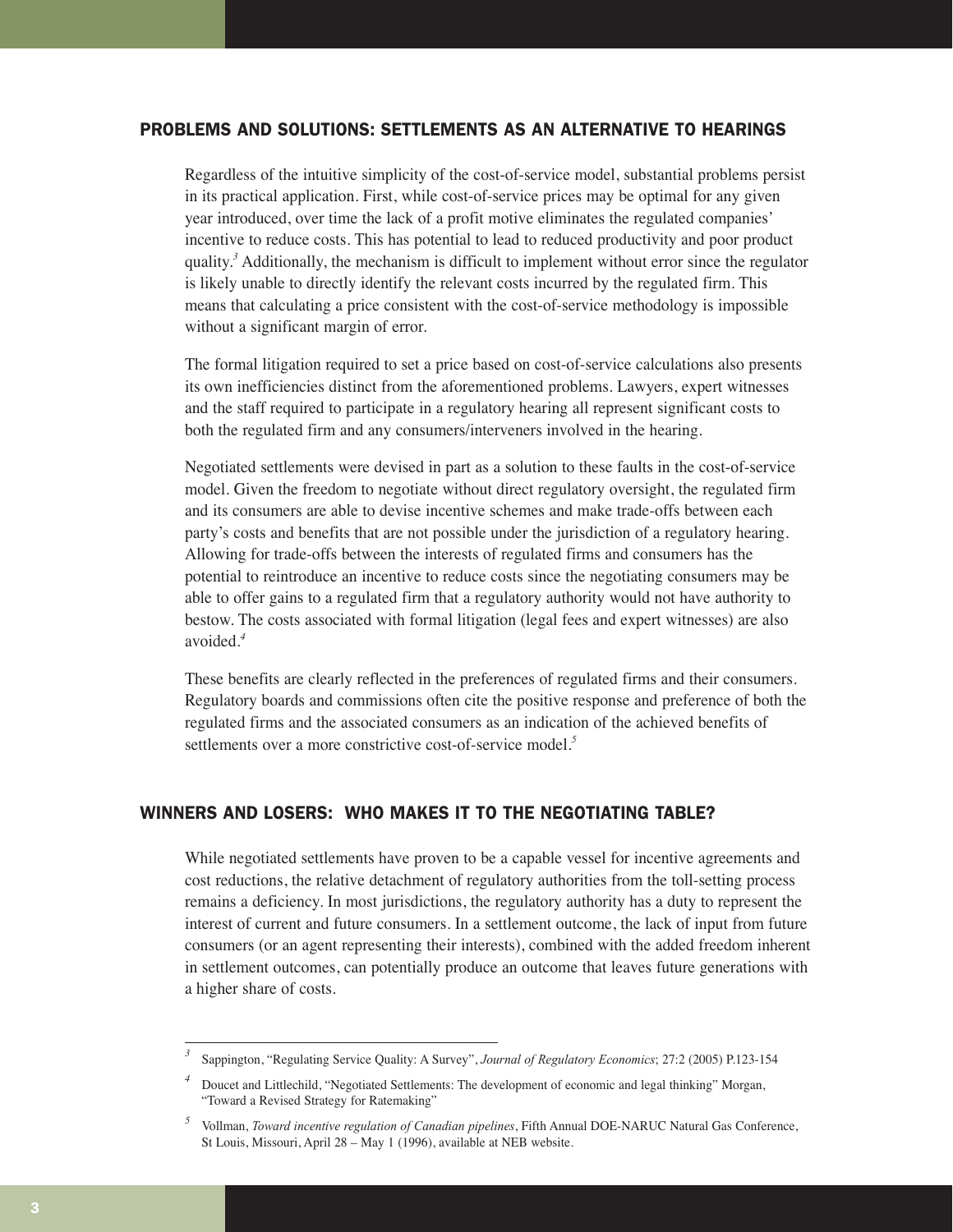As already mentioned, the cost-of-service model limits regulated firms to a "fair" rate of return. In a settlement outcome, this restriction is often relaxed either explicitly (by a direct guideline from the regulator) or implicitly (since evidentiary support is not required to substantiate the rate of return specified in a settlement application). We might expect that inflating the cost of service by introducing an increase in the rate of return would imply higher prices. Since allowing higher prices is inconsistent with the expected motives of rational consumers, we might not expect consumers to support a settlement outcome with an inflated cost of capital; however, the scope for trade-offs between the rate of return and the depreciation expense can lead to increased profit for the regulated firm and a lower price for its current consumers.*<sup>6</sup>*

The trade-off takes the following form: the regulated firm reduces the book value of its depreciation expense by lowering the depreciation rate employed. This lowers the recorded book value of the regulated firm's costs and therefore (under cost-of-service regulation) reduces the price paid by each consumer. The reduction in regulated price occurs since the price is set to provide the regulated firm with revenues equal to its recorded book value costs.

To complete the trade-off, the reduction in depreciation expense is accompanied by the introduction of a positive margin on the cost of capital. This means that the firm is allowed to inflate the book value of its capital costs, earning a rate of return in excess of the "fair" rate of return described above. The end result is that current tolls are decreased by an amount equal to the reduction in depreciation less the increase in return on capital. In effect, this serves to shift the burden of depreciation further into the future. It should be noted that the book value of depreciation represents a significant abstraction from the path of physical depreciation, but it is the book value that determines the firm's outstanding capital stock. Thus, the path of physical depreciation is largely irrelevant to this trade-off.*<sup>7</sup>*





*<sup>6</sup>* Fellows, G.K. "Negotiated settlements with a cost of service backstop: The consequences for depreciation" *Energy Policy*; 39:3 (March 2011), P.1505-1513

*<sup>7</sup>* As an example, a pipeline will effectively retain its productive value until its market disappears and normal wear is covered by maintenance costs. This would imply a path of physical deprecation where all depreciation occurs in the final period of operation. However, the book value of depreciation spreads out the cost over the pipeline's entire life.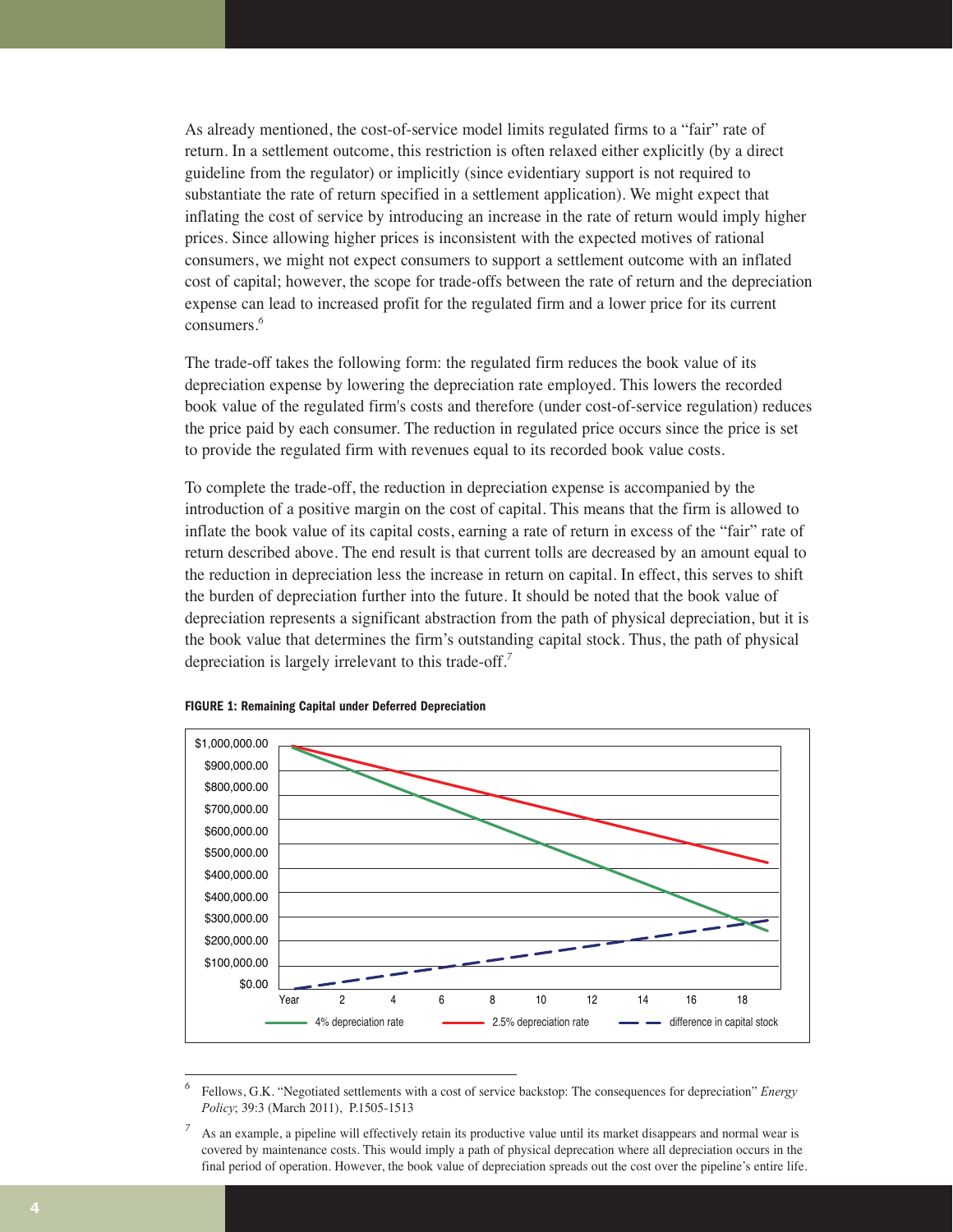Figure 1 shows the book value of depreciation on a hypothetical million-dollar asset, given a change from a 4 percent straight-line depreciation rate to one at 2.5 percent.*<sup>8</sup>* The figure illustrates how a small change in depreciation expense can allow a firm to retain a significant portion of the book value of capital longer. While the initial capital level is hypothetical, the change from 4 percent to 2.5 percent is not without precedent. TransCanada Pipelines (TCPL), regulated by the NEB, increased its composite depreciation rate by more than 1 percent between 2001 and 2003 following a breakdown in their negotiations with shippers and a return to traditional tolls set via a formal hearing.

Figure 2 shows how this retained capital can add to earnings given a small margin on the rate of return.



#### FIGURE 2: Profit from a 2% increase in ROR

The dark grey area shows the profit earned from a positive two percent margin on the rate of return above the "fair" level on the standard book value of the same million-dollar asset assumed in Figure 1. The light grey area indicates the added profits from deferring depreciation by depreciating at 2.5 percent rather than the base 4 percent.

The incentive to reduce depreciation expense is self-reinforcing. As long as the regulated firm is assured that lifetime depreciation will be sufficient to cover its fixed costs, it will elect to retain capital for longer if it can earn a return in excess of the "fair" rate of return granted under cost of service.

The implication of all this is that regulated firms under negotiated settlement outcomes are able to borrow from the future (by deferring depreciation expense) while simultaneously inflating the book value of their rate base without actually employing more capital. A notable observation here is that due to the deferral of depreciation, consumers will also find it preferable to allow for the inflated cost of capital (as an alternative to status quo depreciation and cost of capital) since the increase in current prices from the change in included capital costs is more than offset by the reduction resulting from deferred depreciation.

*<sup>8</sup>* A "straight-line" depreciation schedule apportions the depreciation expense out equally across each period. A popular alternative is the "declining balance" depreciation schedule, which sets a depreciation expense as a fixed proportion of the remaining capital stock in each period.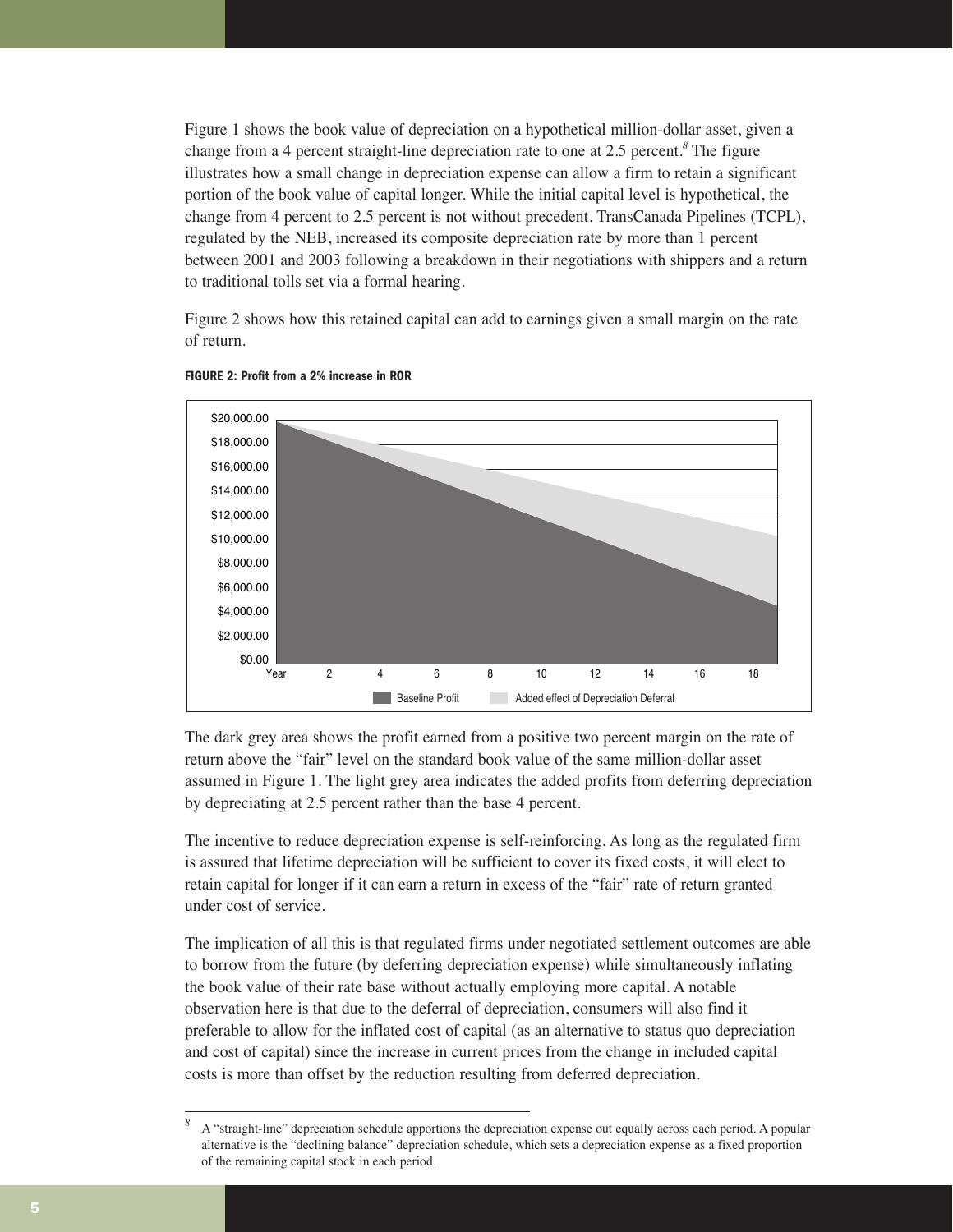The increase in capital return need not be greater than the reduction in depreciation expense in order to be beneficial to the pipeline. A mutually beneficial relationship between deferred depreciation and an increased rate of return always exists given a small set of conditions involving the relative cost of capital (or discount rate) of regulated firms and consumers.*<sup>9</sup>*

Absent from the simple figures above is the inevitable increase in depreciation expense required to ensure full depreciation. From the consumer perspective, even anticipating an increase in future depreciation, there are two cases under which it would be rational to allow the regulated firm a rate of return above the "fair" rate:

> First, if the consumer plans to stop purchasing/contracting with the regulated firm before the firm retires its assets, future consumers will end up paying a portion of the depreciation that the current consumers should have paid. This makes current consumers unambiguously better off.

Second, if the consumer has a higher cost of capital/discount rate compared to the regulated firm's "fair" rate of return plus the allowed increase, the consumer can profitably defer the depreciation cost into the future. In this case the consumer is essentially borrowing from the firm, and paying an interest rate equal to the regulated firm's "fair" rate of return plus the allowed increase.

In any case, future shippers unambiguously lose, which is not surprising, as they have had no say in the negotiations leading to a settlement. This issue is not present in a litigated cost-ofservice outcome since cost-of-service toll hearings, by their nature, include comments and decisions made directly by a regulatory authority; if a regulator has a preference, stated or not, against placing an undue burden on future consumers, this will be reflected in the outcome. Additionally, a cost-of-service outcome by design will remove the incentive to defer depreciation expense if a "fair" rate of return is identified and stipulated.

#### DEPRECIATION DEFERRALS IN PRACTICE

With regards to the firms' choice of depreciation path, the implication here is not unique in the academic literature. Burness and Patrick (1992) have already argued that a positive margin on the "fair" rate of return can induce a deferral of depreciation.*<sup>10</sup>* The notable addition made here is that deferred depreciation is shown to be beneficial to the current consumers as well as the regulated firm.

See: Fellows (2011a) for a formal proof.

*<sup>10</sup>* Burness and Patrick, "Optimal Depreciation, Payments to Capital, and Natural Monopoly Regulation", *Journal of Regulatory Economics* 4;1 (1992), P.35-50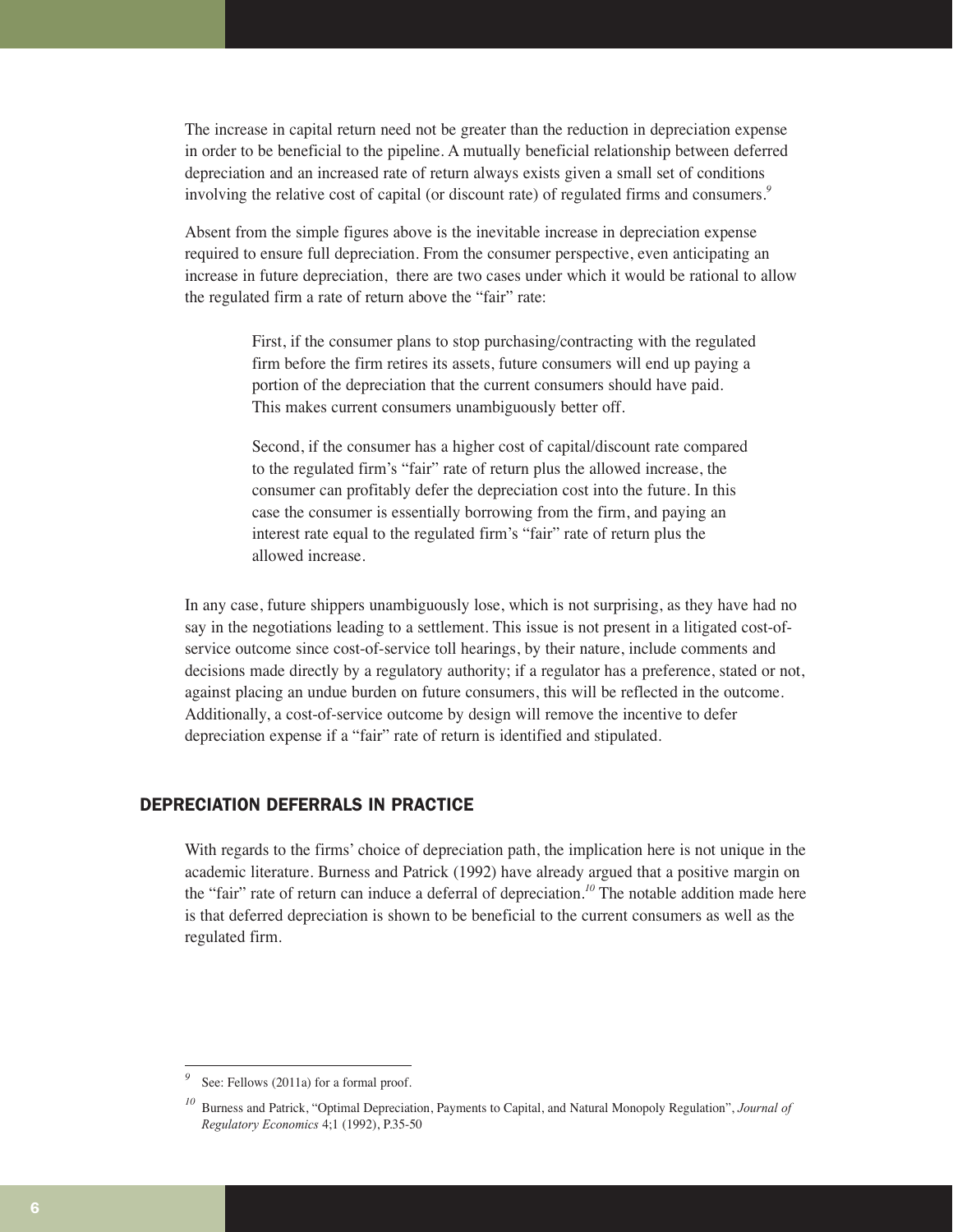The act of deferred depreciation under a settlement outcome has also been somewhat exposed empirically by other research. Littlechild (2009) conducted an empirical investigation of negotiated settlements in the Florida electricity market and identified similar actions in the deferral of depreciation expense relative to the traditional outcome. Littlechild concluded that consumers preferred "jam today in the form of refunds and rate reductions" rather than "lower prices tomorrow."*<sup>11</sup>*

Outcomes of this nature are also observable in Canada. Upon adopting tolls based on a negotiated settlement in 1996, TCPL and its stakeholders agreed to freeze depreciation rates at 1996 levels. Rates remained frozen until 2001 despite significant firm-service contract nonrenewals in the late 1990s which led to a reduction in the forecast economic life of some of the Pipeline's assets. Between 2001 (when TCPL defaulted to a litigated outcome) and 2003 (just before the firm returned to a negotiated-settlement procedure) the effective depreciation rate used in its toll setting rose from 2.64 percent to 3.42 percent.*<sup>12</sup>*

Without the exposition above, it would not be intuitively apparent why TCPL would allow the depreciation expense to remain at 1996 levels when presented with contract non-renewals. Instead, these non-renewals should have prompted an earlier increase in the depreciation rate.

A large proportion of the 2001-2003 increases in depreciation expense were due to TCPL's amortization of a significant investment in computer software and upgrades over a relatively short five year period.*<sup>13</sup>* In other years this account had not been as significant. While the timing of the computer upgrades and the relatively short amortization period may not be related to the movement from negotiated settlement back to litigated outcome, the fact remains that the resulting jump in depreciation expense occurred at the same time as the change in effective regulatory mechanism.

As of early December 2010, TCPL tolls heading into 2011 were to have been set by the terms of a negotiated settlement reached in 2007. The planned 2011 tolls (reflecting a significant fixed cost spread over fewer shippers and lower volumes) represented a significant increase over the 2010 tolls (already representing an earlier cost deferral of approximately \$120 million). The TCPL interim toll application dated December 9, 2010 proposed to reduce the pipeline's cost of service (and by extension its tolls) by reducing the composite mainline depreciation. The application proposes reducing the composite depreciation rate "from approximately 3.0% to approximately 1.9%, which will reduce the depreciation expense by approximately \$150 million in each year during the Term."*<sup>14</sup>*

*<sup>11</sup>* Littlechild, "The bird in hand: stipulated settlements and electricity regulation in Florida", *Utilities Policy* 17(2009), P.32-33

*<sup>12</sup>* NEB., RH-1-2002, TransCanada PipeLines Limited, Tolls application, (July 2003)

For an explanation of the relationship between amortization rates for specific asset classes and the full path of composite depreciation in the context of the above discussion see:

Fellows, G.K. Negotiated Settlements in the Pipeline Services Market M.A. thesis, published by LAP LAMBERT Academic Publishing, (2011b); Appendix: A

<sup>&</sup>lt;sup>14</sup> TCPL interim tolls application dated December 9th 2010. Online at: https://www.neb-one.gc.ca/ll-eng/livelink.exe?func =ll&objId=656798&objAction=Open <https://www.neb-one.gc.ca/ll-eng/livelink.exe?func= ll&amp;objId= 656798&objAction=Open>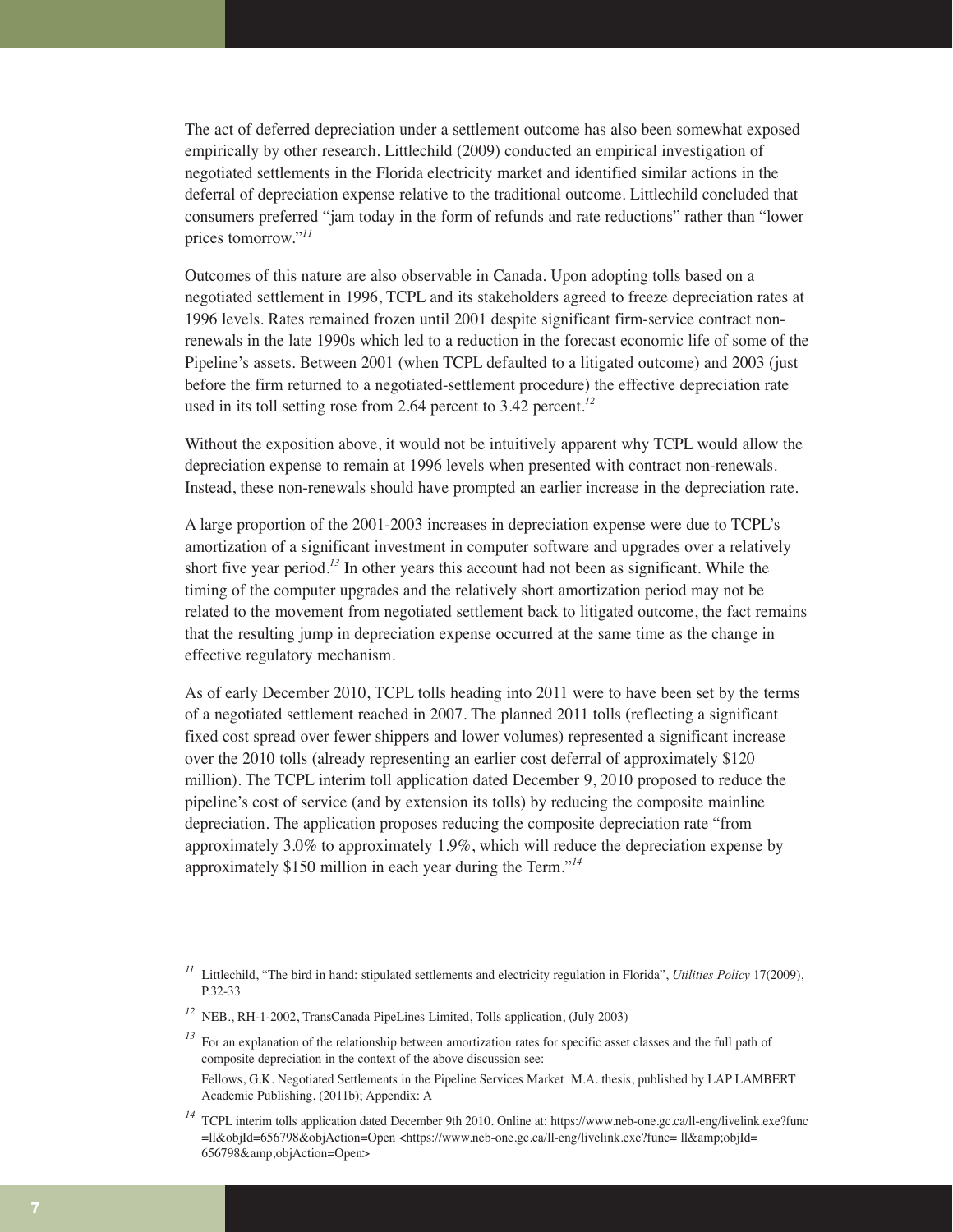This trend towards lower depreciation under negotiated settlements is not confined to TCPL. Aggregate statistics for five of the largest pipeline companies operating in Canada suggest that the average depreciation expense is reduced by anywhere between 2% and 22% under negotiated settlement relative to traditional litigation. The predicted difference between litigated and negotiated settlement depreciation expense is dependent on pipeline characteristics (size, age, region etc.). Interested readers can find these results presented in more detail in Fellows (2011b).

#### POLICY PRESCRIPTIONS

The above exposition illustrates the dangers associated with cost deferrals in a settlement outcome even when there is a clear benefit to all parties involved. Debating whether past depreciation rates or cost deferrals were appropriate given the circumstances is of little use going forward, but the policy prescription seems clear. Under negotiated settlement outcomes, more attention should be given to depreciation methodologies and cost deferrals to ensure that regulated firms maintain a strong financial position.

In addition to the concerns presented above, the reader should be aware that NEB staff has cited a number of considerations in informal discussions that have not been explicitly addressed here. The reduced risk of uncertainty in toll outcomes from the pipeline's perspective and the more amicable nature of pipeline shipper relations under negotiated settlements are cited as benefits and the analysis here is not meant to contradict any of these claims; however, it should be apparent from this discussion that negotiated settlements do not represent a panacea for the practice of economic regulation. Any negotiated settlement must be accompanied by a strict depreciation methodology or an informed rate-of-return constraint enforced by the regulatory authority in order to protect the interests of future consumers.

#### About the Author

G. Kent Fellows received his B.A. (Honours) and M.A. in economics from the University of Calgary in 2008 and 2010 respectively. Between his undergraduate and graduate studies Mr. Fellows worked as a summer student at the Canadian National Energy Board which has formed the basis for much of his research agenda to this point. He is currently pursuing a PhD in economics at the University of Calgary and works as a research assistant for the Institute for Sustainable Energy, Environment and Economy.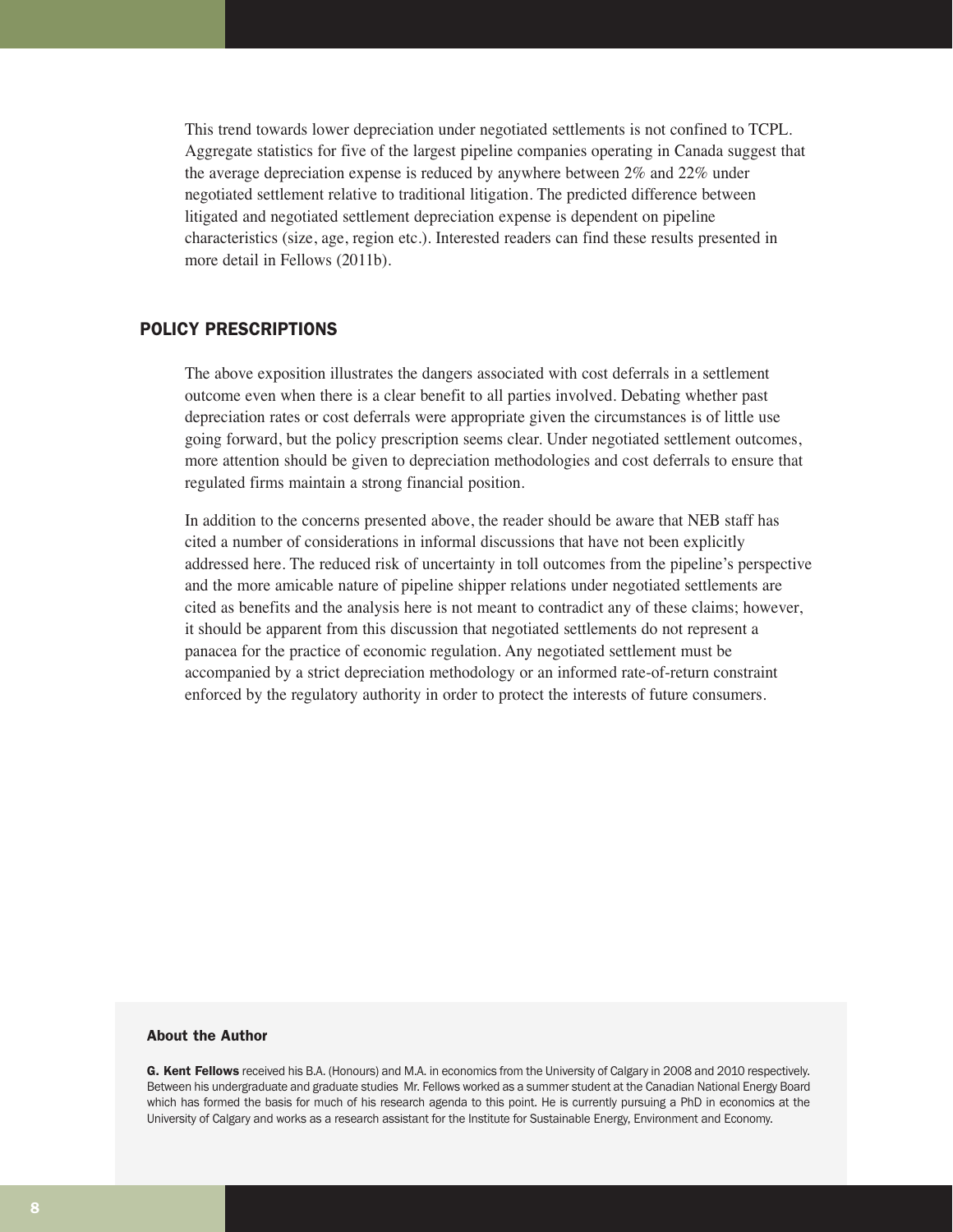#### ABOUT THIS PUBLICATION

The School of Public Policy Research Papers provide in-depth, evidence-based assessments and recommendations on a range of public policy issues. Research Papers are put through a stringent peer review process prior to being made available to academics, policy makers, the media and the public at large. Views expressed in The School of Public Policy Research Papers are the opinions of the author(s) and do not necessarily represent the view of *The School of Public Policy*.

#### OUR MANDATE

The University of Calgary is home to scholars in 16 faculties (offering more than 80 academic programs) and 36 Research Institutes and Centres including The School of Public Policy. Under the direction of Jack Mintz, Palmer Chair in Public Policy, and supported by more than 100 academics and researchers, the work of The School of Public Policy and its students contributes to a more meaningful and informed public debate on fiscal, social, energy, environmental and international issues to improve Canada's and Alberta's economic and social performance.

The School of Public Policy achieves its objectives through fostering ongoing partnerships with federal, provincial, state and municipal governments, industry associations, NGOs, and leading academic institutions internationally. Foreign Investment Advisory Committee of the World Bank, International Monetary Fund, Finance Canada, Department of Foreign Affairs and International Trade Canada, and Government of Alberta, are just some of the partners already engaged with the School's activities.

For those in government, The School of Public Policy helps to build capacity and assists in the training of public servants through degree and non-degree programs that are critical for an effective public service in Canada. For those outside of the public sector, its programs enhance the effectiveness of public policy, providing a better understanding of the objectives and limitations faced by governments in the application of legislation.

#### **DISTRIBUTION**

Our publications are available online at www.policyschool.ca.

#### DISCLAIMER

The opinions expressed in these publications are the authors' alone and therefore do not necessarily reflect the opinions of the supporters, staff, or boards of The School of Public Policy.

#### COPYRIGHT

Copyright © 2012 by The School of Public Policy.

All rights reserved. No part of this publication may be reproduced in any manner whatsoever without written permission except in the case of brief passages quoted in critical articles and reviews.

#### ISSN

1919-112x SPP Research Papers (Print) 1919-1138 SPP Research Papers (Online)

#### DATE OF ISSUE May 2012

#### MEDIA INQUIRIES AND INFORMATION

For media inquiries, please contact Morten Paulsen at 403-453-0062.

Our web site, www.policyschool.ca, contains more information about The School's events, publications, and staff.

#### DEVELOPMENT

For information about contributing to The School of Public Policy, please contact Courtney Murphy by telephone at 403-210-7201 or by e-mail at cmurphy@ucalgary.ca.

#### EDITOR

Timothy Giannuzzi